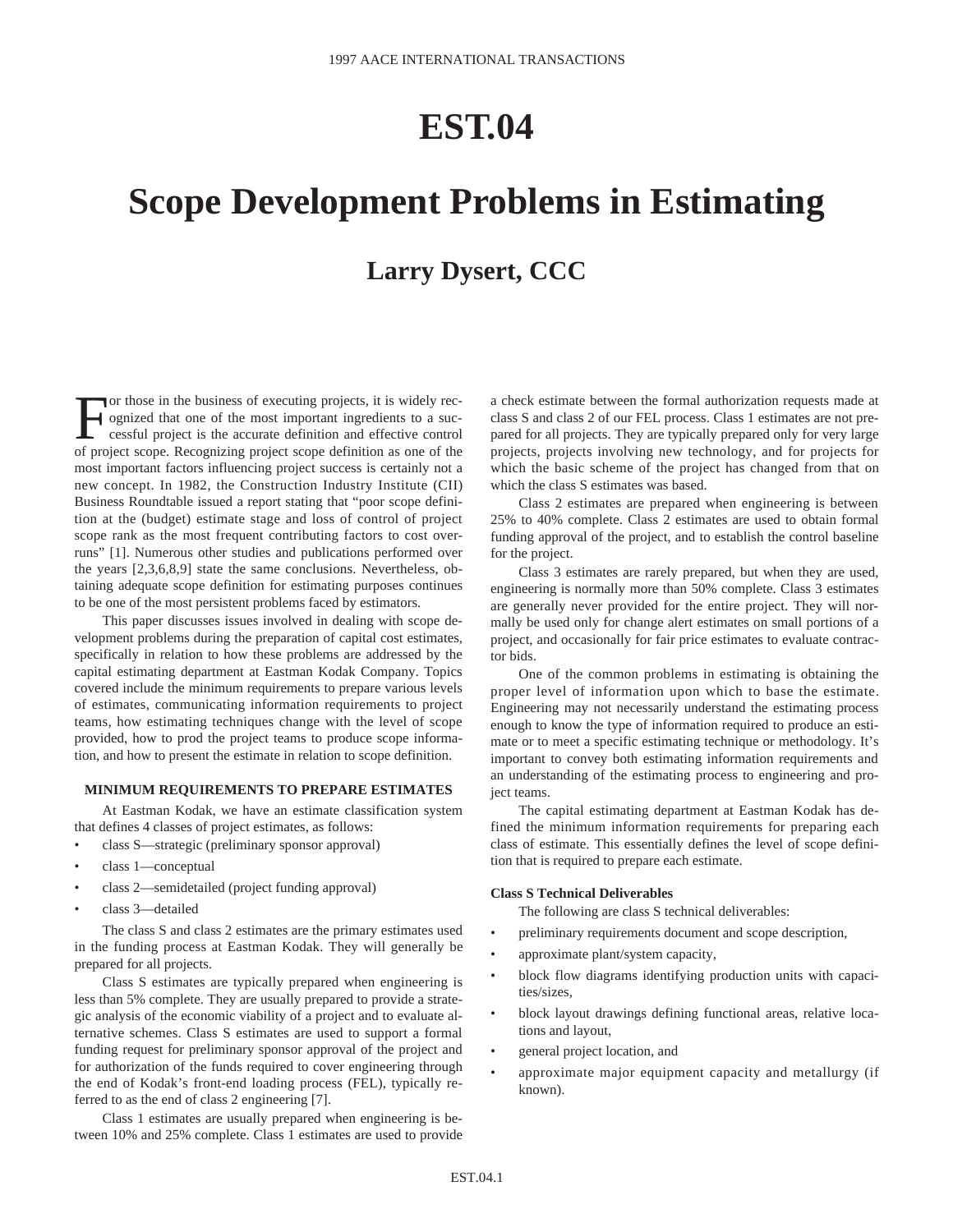#### **Class 1 Technical Deliverables**

The following are class 1 technical deliverables:

- approved requirements document;
- complete process flow diagrams (PFD's);
- preliminary utility load sheets;
- complete manufacturing systems layout drawings;
- complete machine concept layout drawings;
- preliminary process equipment list with in-house pricing;
- preliminary process equipment specification sheets for long lead items;
- complete general equipment arrangement drawings;
- complete plant/site layout drawings;
- preliminary piping and duct specifications with metallurgy;
- preliminary electrical one-line diagrams;
- preliminary electrical equipment/motor list with in-house pricing;
- preliminary electrical classifications;
- preliminary process control description/philosophy;
- preliminary instrument/major control device list with in-house pricing;
- approximate process control I/O count;
- preliminary process control software design document; and
- preliminary integrated project plan (including engineering/design plan, project control plan, fabrication plan, construction/ execution plan, commissioning plan).

#### **Class 2 Technical Deliverables**

The following are class 2 technical deliverables:

- complete process and utility P&IDs,
- final utility load sheets,
- complete process equipment/spare parts list with informal vendor quotes,
- preliminary process equipment specification sheets,
- final piping and duct specifications,
- preliminary piping valve and specialty item list with informal vendor quotes,
- final electrical one-line diagrams,
- complete electrical/motor list with informal vendor quotes,
- final process control description/philosophy,
- updated instrument/major control device list with informal vendor quotes,
- final process control I/O and loop counts,
- final instrument data sheets,
- preliminary control panel layouts,
- updated process control software design documents,
- updated integrated project plan, and
- complete work breakdown structure and code of accounts.

#### **Class 3 Technical Deliverables,**

The following are class 3 technical deliverables:

final process equipment/spare parts list with formal quotes and/or actual costs,

- final process equipment specification sheets,
- final piping valve and specialty item list with formal quotes and/or actual costs,
- piping and duct isometric drawings,
- final electrical equipment/motor list with formal quotes and/or actual costs,
- final electrical design drawings,
- final instrument/major control device list with formal quotes and/or actual costs,
- final instrument design drawings, and
- final process control software design documents.

The information requirements listed above are an integral part of Kodak's project process and provide a structured approach to the definition of project scope. As discussed previously, formal project funding and authorization are made based upon an estimate prepared with class 2 deliverables. This is the point at which the project's P&IDs are available, and thus a commitment has been made to a specific concept. This is, therefore, an important milestone in scope development for a project.

#### **COMMUNICATING INFORMATION REQUIREMENTS TO PROJECT TEAMS**

It isn't enough to develop information requirements but then be unable to convey them to the project teams. The listing of information requirements to prepare each class of estimate is formally documented in Kodak's **Capital Project Process Manual** and in the **Cost and Schedule Procedures Manual**, and is also communicated to the project teams in our estimating department brochure of products and services. In addition, this information is also published on Kodak's Intranet. The estimating department also makes regular presentations to the engineering/design departments and to project teams regarding these information requirements. Presentations are also made to upper management so that they have a clear understanding of the level of scope definition upon which each class of estimate should be based.

It is the estimator's responsibility to ensure that a project team understands the information needs for the estimate. The estimator must then ensure that the information provided is suitable to produce the quality of estimate desired. The project team is responsible for providing the necessary project deliverables and scope information to the estimator. The information requirements are normally discussed at the estimate kick-off meetings, and a schedule is determined for the delivery of the scope deliverables to the estimator.

#### **CORRELATE ESTIMATING TECHNIQUES WITH LEVEL OF SCOPE DEFINITION**

As the level of scope development (and thus project definition) increase on a project, estimating techniques tend to progress from stochastic and factored methods to more deterministic methods. With stochastic estimating methods, the independent variables used in the cost estimating algorithms are generally something other than a direct measure of the units of the item being estimated. These methods often involve simple or complex modeling based upon inferred or statistical relationships between costs and technical parameters. With deterministic methods, the independent variables are more or less a definitive measure of the item being estimated. Deterministic methods tend to rely on straight-forward counts or take-off of items multiplied by known unit costs.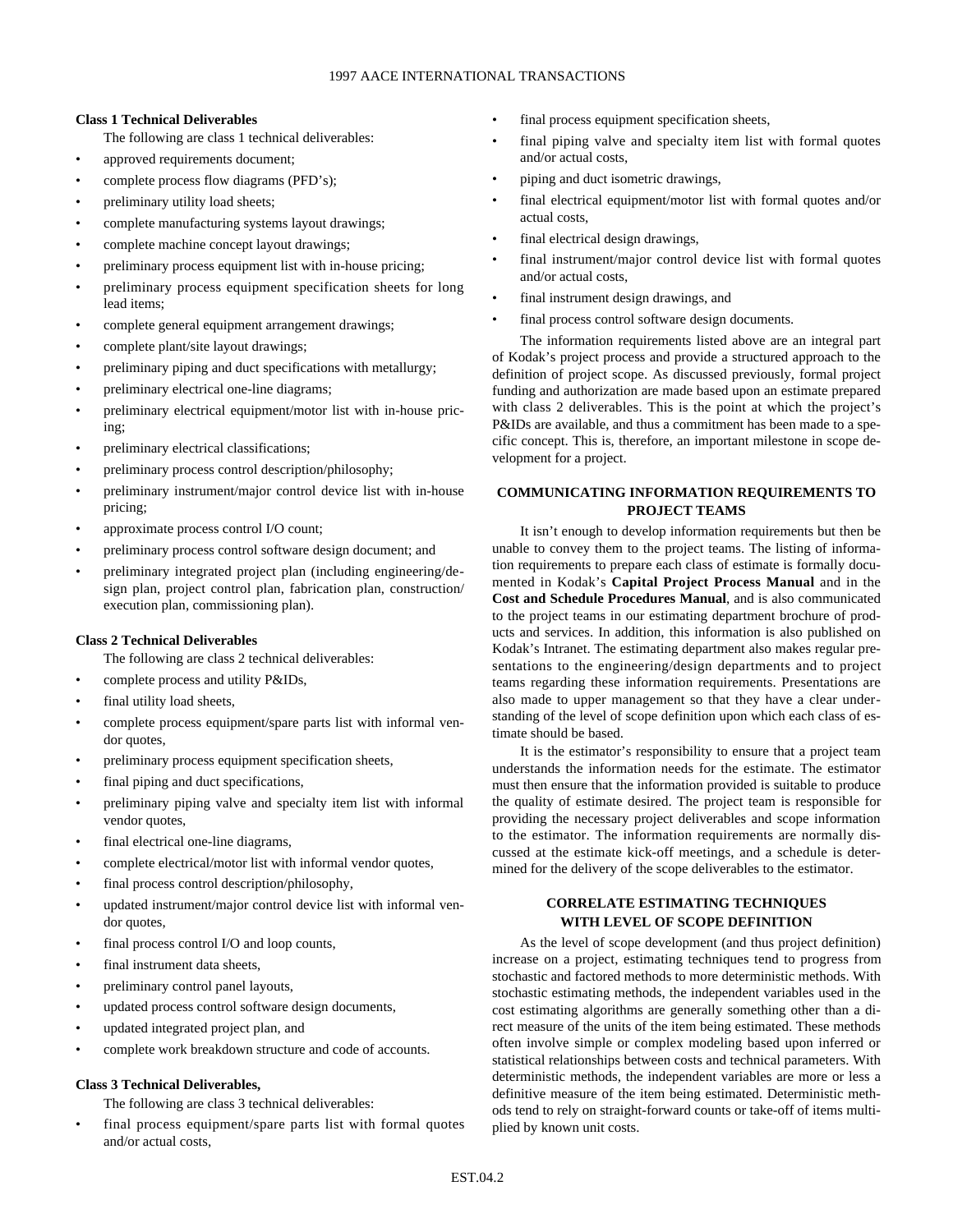At Kodak, class S estimates are usually prepared using capacity factoring based upon historical data, or prepared using specialized parametric estimating software [4]. Where no similar project history or parametric systems are available, judgment will often be relied upon to formulate the project estimate.

Class 1 estimates are prepared using equipment factored approaches and specialized parametric software. These methods will be supplemented with semidetailed line item estimates for outside battery limit items and items for which no parametric system applies. Ratio factors are usually used to estimate most project administration, engineering/design, and other nondirect costs. Both class S and class 1 estimates are normally organized by functional systems rather than work breakdown structures and/or disciplines.

Class 2 estimates are generally prepared on a semidetailed to detailed basis using a line item estimating system. Detailed estimates for project administration, engineering/design, and other nondirect costs are often provided by the project teams. Parametric and ratio factors are generally not used.

Class 3 estimates are prepared similarly to class 2 estimates but with more complete scope definition and better pricing information. As discussed previously, class 3 estimates are rarely prepared and usually only for a part of a total project.

Of course, any particular estimate may involve any combination of estimating techniques or methods. Also, stochastic methods are not necessarily less accurate than deterministic methods if the level of scope development is not adequate to support deterministic methods. An equipment-factored estimate may not be more accurate than a capacity-factored estimate if the equipment list is incomplete. A semidetailed or detailed estimate may not be more accurate than a factored estimate if it is based on incomplete information. The estimating techniques must match both the level of information provided and the completeness of that information.

#### **PROD THE PROJECT TEAMS TO PRODUCE SCOPE INFORMATION**

Despite understanding the level of information required and having a project process that identifies the steps to take in developing that information, some project teams still have a problem in actually producing a sufficient level of scope definition (especially in the early project stages). In the meantime, you've been assigned to prepare a certain class of estimate with a firm deadline. In situations where the engineering deliverables simply don't seem to be coming in at a pace to support the estimate, sometimes nothing else works as effectively as making up the scope yourself.

Now I don't mean to imply that you should go ahead and prepare the estimate on the scope that you have made up. Instead, make up the scope as you see it, and take it to the project and/or engineering teams and have them tell you why it's wrong. This often helps to break the stalemate while you wait for the engineering deliverables to arrive. When you show up at their desks with the equipment list that you've made up because you haven't received one yet (and the estimate is due by the end of the week), then usually the engineer will sit down and take the time to correct the list. Often, within a short time you will be able to obtain acceptance on scope definition. Providing a little "push" to the issues of scope development helps to prod the engineering and design efforts to meet your needs.

#### **PRESENT THE ESTIMATE IN RELATION TO SCOPE DEFINITION**

It's important that management has as much information as possible when making decisions regarding the funding of projects. Kodak's project process calls for preliminary project approval and funding authorization to cover FEL engineering be based upon a class S estimate. Full project and funding approval is to be based upon a class 2 estimate. Thus, when management receives a project funding request and its supporting estimate, they are inclined to assume that a specific level of project scope definition has been reached. Unfortunately, such is not always the case. The project environment is not a perfect world. For many reasons, the pressures to get project approval often mean that estimates are prepared without meeting the minimum level of project definition required.

As estimators, we prepare the best estimate possible with the information provided. Although we can communicate the level of information desired to prepare an estimate of a given classification, we are often at the mercy of the project team to provide that information. For example, although we don't receive all of the information required for a class 2 estimate, we are often under pressure from a project manager to prepare an estimate and call it a class 2 estimate so that the funding request can be made.

This presents a predicament for the estimator. We don't wish to be considered adversarial to the project manager or project team, but on the other hand, we don't wish to have management misunderstand the basis on which the estimate was prepared or otherwise connote a greater level of accuracy to the estimate than it deserves. Since the policy of the estimating department is that all estimates must be explicitly classified (class S, class 1, etc.), we have adopted the stance that estimates can also be classified "with exceptions." As an example, if an estimate substantially meets most of the scope requirements for a class 2 estimate, but not all, then we will classify the estimate as a "class 2 estimate with exceptions." In the basis of estimate document (which accompanies all estimates prepared by our department), we will then list the specific exceptions to the minimum information requirements for that classification of estimate. The list of information requirements is also attached in a checklist form to the basis of estimate with comments to identify the exceptions.

The estimate is thus presented in relation to the level of scope definition for the project. The estimator produces the best estimate possible and clearly identifies the scope upon which the estimate was based. If management chooses to approve a funding request that is supported by an estimate "with exceptions," then that is its prerogative. At least, management has been informed of the potential deficiencies in scope development and can then make its decisions accordingly.

**A** formal estimate classification system and explicit identification of the project scope information required to support each class of estimate helps to avoid some of the common problems that projects experience concerni tion of the project scope information required to support problems that projects experience concerning scope development. At Kodak, the information requirements for estimates are documented as a part of the project process. Project teams have a clear understanding of the engineering and project deliverables required to prepare estimates. This often serves as a catalyst to concentrate on scope development early in the project where it provides the most opportunity to influence project costs in a positive manner. Numerous studies show that early scope development results in better projects.